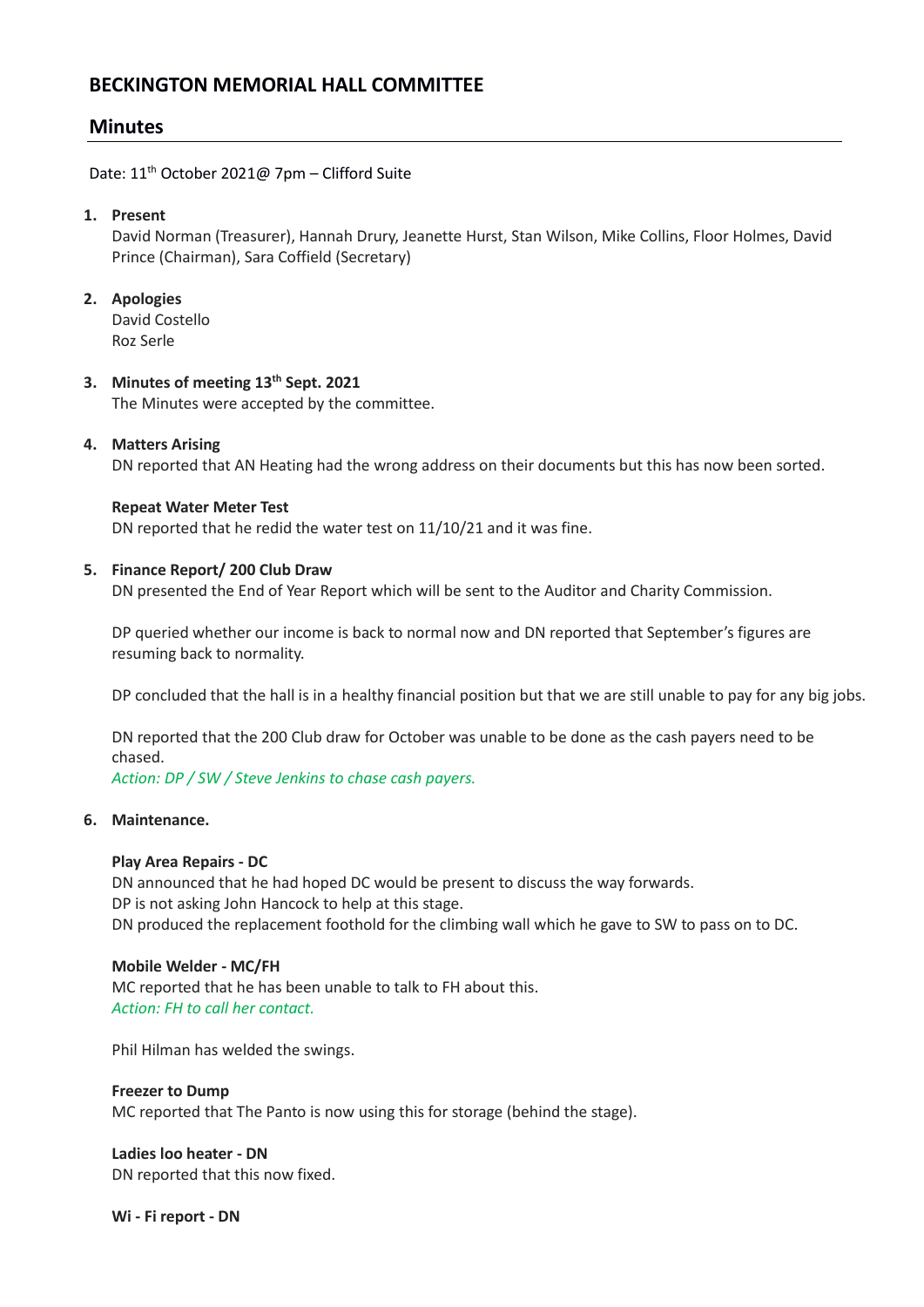DN and SW attended the Voneus Open Day. DN reported that Fibre Broadband will be in the village by June 2022. There will be no installation cost for the hall, just monthly rental at approx. £35 per month. **Door Lock Covers - DN**

DN reported that this still needs to be done. *Action: DN to sort door cover locks* 

#### **Emergency Lighting - SW**

SW reported that this has all been completed. A power supply has been taken from the light closest to the stage.

*Action: DN to pay the invoice.*

## **Colour of Paint for Main Hall Needed**

MC reported that the colour match seems to be only for the Clifford Suite and queried how to get one for the main hall.

*Action: FH to organise a colour match for the main hall*

## **Clifford Suite Floor Cleaning**

DN reported that this still needs to be done. *Action: DN to research the previous carpet cleaners.*

## **Kettle Lid – Clifford Suite Unsafe**

DP queried whether the kettle lid has been swapped with the kettle in the main hall. *Action: DN to investigate the kettle lids in both halls.*

## **Main Hall Cutlery Left in the Clifford Suite Kitchen**

*Action: committee to return the cutlery to the main hall.*

## **7. Fundraising/Grants.**

#### **Grass cutting grant – DN**

*Action: DP to write to the vice-chairman of the council (Paula Fox)*

#### **Fireworks situation – DP**

DP queried whether we should sell on the fireworks that we have stored (£1400-worth). SC suggested selling them to the Rotary Club Frome as they put on a fireworks event at Frome Cricket Club once before. MC has a contact at Frome Cricket Club. Norton St Philip also has a fireworks evening. *Action: DP to ask Wiltshire Fireworks to sell them on for £1000 (and keep £400 for the trouble).*

#### **Outdoor theatre - RS / JH**

JH reported that she used to be Governor of Denmead School (Portsmouth) where they had "The Pantaloons Outdoor Theatre Co." perform plays such as "War of the Worlds" & "Much Ado About Nothing" every year, usually with a box office split of 75/25 (they organise and advertise). DN suggested that we can make money on food and drink at the event.

*Action: JH to forward info to SC / DP to look at the summer term*

8. **Network Copy (Deadline – 20<sup>th</sup> October)** 

Entries into this month's Network were identified: Wi-Fi (Voneus) AGM 200 Club – November / recruit new members Chairman's Resume Panto – tickets on sale from 17<sup>th</sup> October Panto Booklet – advertising space available (£25) [tickets@beckingtonpanto.co.uk](mailto:tickets@beckingtonpanto.co.uk) (more info in "panto" below)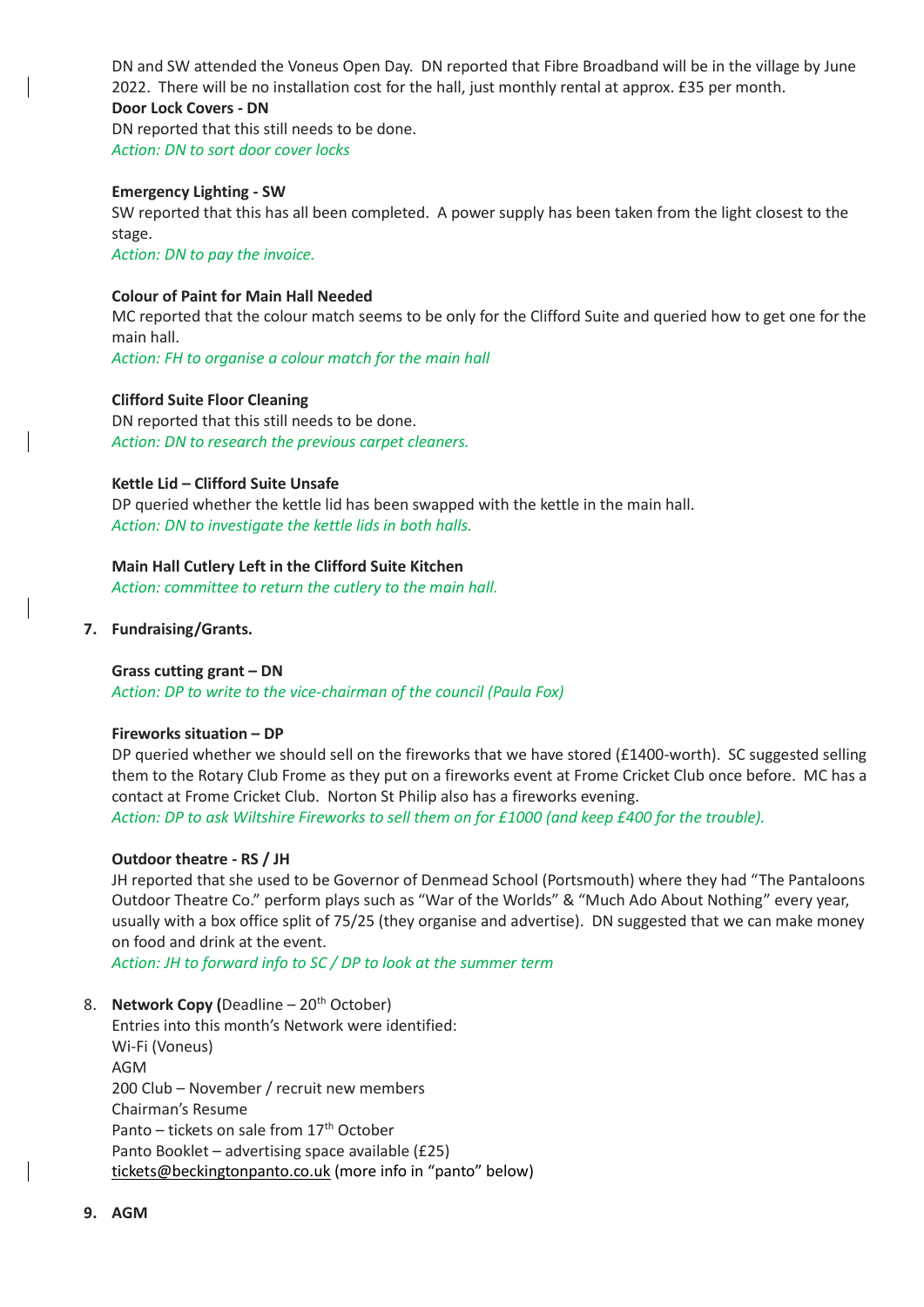#### **Format**

DP announced that the election of the committee needs addressing:

Chairman, Vice Chairman, Treasurer, Secretary, Booking Secretary posts need to be filled with a minimum 3 Trustees. Members of the Committee / workers / reps of hirers.

DN reported that the BMH is a charity and has to follow the rules of the 1953 Act of Conveyance as well as the laws which apply to all charities.

### **10. Discussion on Trusteeship**

DP agreed to draft and send out a paper on a suggested new structure of the Hall Committee prior to a discussion about and decision on this at the AGM.

## **11. Meetings**

AGM –  $25<sup>th</sup>$  October @ 7pm in the Clifford Suite Next meeting - 8<sup>th</sup> November @ 7pm in the Clifford Suite

## **12. AOB**

## **Latest ACRE Advice – SW**

SW produced the Recommendations for Winter Hire (Covid 19) – previously emailed to the committee. SW asked the committee if any of the recommendations applied and the committee agreed to keep the 19<sup>th</sup> July Guidelines in place which inform the Hirers that the risks from Covid 19 are to be managed by the Hirers. *Action: SC to make sure new Hirers know the rules* 

## **Age Limit on Ts&Cs – Booking Hall/Alcohol Consumption**

SC recently identified a booking which suggested that young people might be booking the hall and intending to drink irresponsibly at the hall so forwarded the info to the Trustees for a decision. To avoid this sort of problem in the future, it was concluded that we should amend the Ts&Cs to only enable Hirers to book the hall if they are 21 years old or older.

*Action: DN to amend Ts&Cs.*

#### **Panto**

HD reported that the Government guideline on ticket sales is "all the seats in the house can be sold"! FH ticker announced that tickets will be on sale on from Sunday 17<sup>th</sup> October from 9am at the hall, and a lot of people are keen to book! The dates are 2-4/12/2021 (with a matinee on the Saturday) and tickets are between £8-12. They will also be creating a booklet with advertising space available for £25: [tickets@beckingtonpanto.co.uk](mailto:tickets@beckingtonpanto.co.uk)

FH also suggested having a feature on the committee in the middle of the booklet with some history on the hall and a feature on all the wonderful things the hall is doing for the community to encourage others to join in. The booklet is being released a week before the event; and it is the last year for co-founder of the Panto, Angela Pritchard to be involved. MC suggested John Hayward may know the history *Action: SW and DP to work on some copy for the booklet by mid-Nov*

FH announced the dates of next year's Panto and also warned the committee that she is painting the stage on Sunday evenings during November.

*Action: SC to contact Monday morning Hirers and warn them of wet stage. Book Panto 2022 - 26-27/11 1- 4/12/2022 / FH on Sunday eves during November 2021* 

FH queried what the white curtains backstage are and it was reported that they are from the Clifford Suite. *Action: FH to hang the curtains (and wash them?)*

#### **Social Media**

HD is willing to run the social media accounts but queried where the login details are. FH reported that Deb's daughter, Rosie, used to do the Facebook page.